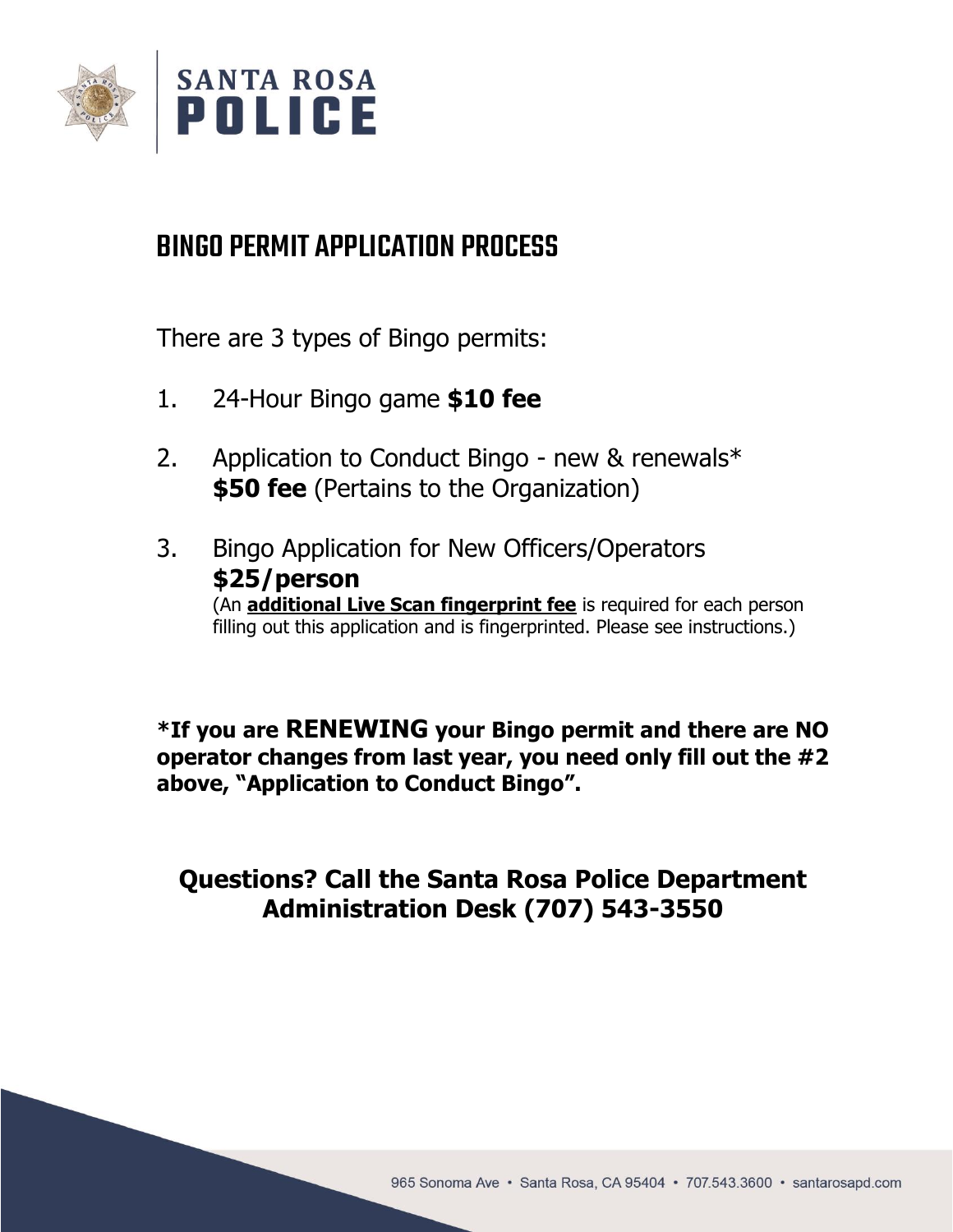## BINGO PERMIT APPLICATION INSTRUCTIONS

## **1. APPLICATION TO CONDUCT BINGO (New and Renewal)**

The Organization that will conduct bingo must fill out an APPLICATION TO CONDUCT BINGO. That organization is also responsible for initiating a renewal application each year. Plan to come to the Police Department approximately 30 days before the expiration date shown on your current permit.

a. A fee of **\$50.00** will be charged by the Police Department every year. Permit hours are 9:00 a.m. - 5:00 p.m. Mon-Fri.

b. Provide proof of tax-exempt status. This is required under Section 23701 of the State of California Revenue and Taxation Code (et seq.). For more information regarding the tax-exempt status of your organization, contact the State of California Franchise Tax Board and/or the Internal Revenue Service.

c. Provide a copy of a resolution by the governing body of the organization authorizing the bingo game. This letter should state that the governing body (i.e., board of directors, etc.) is aware of and consents to the operation of the bingo games at the address listed in the application. Please also state that the governing body is aware that these bingo games are non-profit. (A new letter is to be submitted annually with application).

d. Two Officers of the Organization as well as the Operator(s) of the bingo game must each complete: BINGO APPLICATION FOR OFFICERS/OPERATORS (see instructions below).

- Provide copy of completed Live Scan form and receipt of payment**.**

## **2. BINGO APPLICATION FOR OFFICERS / OPERATORS (New)**

Two Officers of the Organization and the Operators of the bingo game must complete: BINGO APPLICATION FOR OFFICERS/OPERATORS and have Live Scan fingerprints completed. This application need only be completed once for each officer and/or operator. Whenever an officer or operator changes within the organization, the new officer or operator must complete this same application.

a. A fee of \$25 per person (officers and operators) will be charged by the Police Department. Please pay fees to the person taking your permit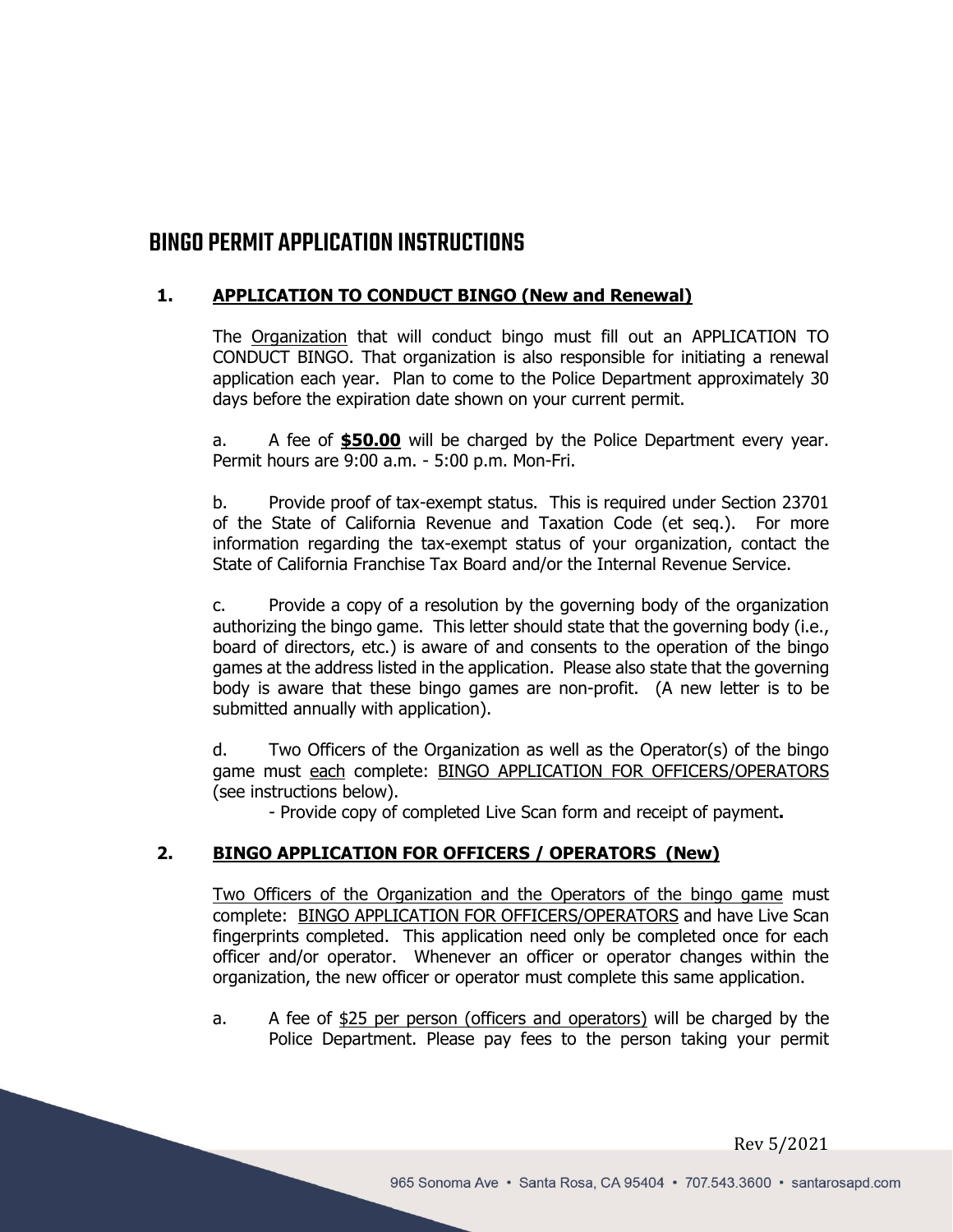application. Check or exact cash will be accepted.

b. Each person (officer/operator) MUST be fingerprinted. (See attached Live Scan Fingerprinting Services and rolling fees attached). Provide copy of completed Live Scan form and receipt of payment with application.

## **3. 24-HOUR PERMITS**

a. A fee of **\$10.00** will be charged by the Police Department for a 24-hour bingo permit. Check or exact cash will be accepted. Please pay fees to the person taking your permit application.

b. Complete the form **Application to Conduct Bingo.**

c. Complete the form **Bingo Application for Officers and Operators** (one form completed per officer/operator).

d. Fingerprinting is not required for 24-hour Bingo Permits.

e. **Provide proof of tax-exempt status.** This is required under Section 23701 of the State of California Revenue and Taxation Code (et seq.). For more information regarding the tax-exempt status of your organization, contact the State of California Franchise Tax Board and/or the Internal Revenue Service.

f. **Provide a copy of a resolution** by the governing body of the organization authorizing the bingo game. This letter should state that the governing body (i.e., board of directors, etc.) is aware of and consents to the operation of the bingo game at the address listed in the application. Please also state that the governing body is aware that this bingo game is non-profit.

g. Your complete application packet (applications, proof of tax-exempt status, resolution, \$10 payment) are to be submitted to the second floor window.

\* The Police Department requires AT LEAST 14 DAYS to process your application.

## **SUBMIT COMPLETED APPLICATION PACKETS TO THE SANTA ROSA POLICE DEPARTMENT, 2nd FLOOR WINDOW**

Rev 5/2021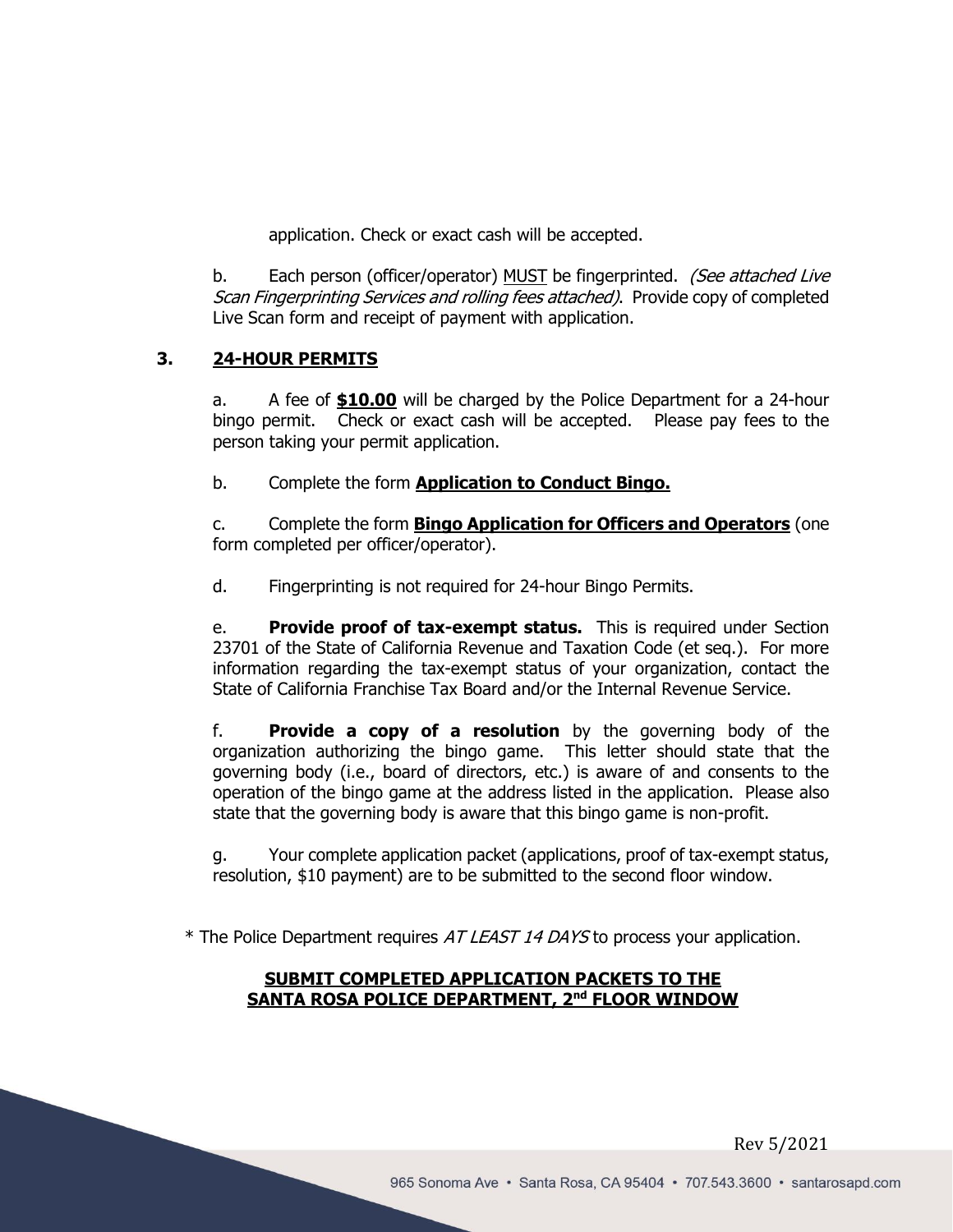

## **APPLICATION TO CONDUCT BINGO (6-60.040)**

|                                                                                                      | <b>New</b>                                                                | Renewal                                                                                                     |
|------------------------------------------------------------------------------------------------------|---------------------------------------------------------------------------|-------------------------------------------------------------------------------------------------------------|
|                                                                                                      |                                                                           | <b>Organization:</b> [Non-Profit Organization / Mobile Home Park Association / Senior Citizen Organization] |
| <b>Organization Name:</b>                                                                            |                                                                           |                                                                                                             |
|                                                                                                      |                                                                           |                                                                                                             |
| Financial Records Held By:                                                                           |                                                                           |                                                                                                             |
| (proof required)                                                                                     |                                                                           | Address                                                                                                     |
| Maximum capacity of place in which bingo game will be conducted: _______________                     |                                                                           |                                                                                                             |
|                                                                                                      |                                                                           |                                                                                                             |
| Leased<br>Owned                                                                                      |                                                                           |                                                                                                             |
| Resolution required by governing body of organization authorizing game 6-60.040(A)(4) attached? [Yes |                                                                           | No                                                                                                          |
| <b>APPLICANT:</b>                                                                                    |                                                                           |                                                                                                             |
| <b>Applicant Name:</b>                                                                               |                                                                           |                                                                                                             |
| <b>Applicant Address:</b>                                                                            |                                                                           |                                                                                                             |
|                                                                                                      |                                                                           |                                                                                                             |
| <b>TWO OFFICERS of ORGANIZATION (one to include the Presiding Officer)</b>                           |                                                                           |                                                                                                             |
| (Each individual must have on file with SRPD the "Bingo Application for Operators/Officers")         |                                                                           |                                                                                                             |
|                                                                                                      |                                                                           |                                                                                                             |
|                                                                                                      |                                                                           |                                                                                                             |
|                                                                                                      |                                                                           |                                                                                                             |
|                                                                                                      |                                                                           |                                                                                                             |
| Bingo App. Revised 01-2019                                                                           | Santa Rosa Police Department<br>965 Sonoma Avenue<br>Santa Rosa, CA 95404 | Page 1                                                                                                      |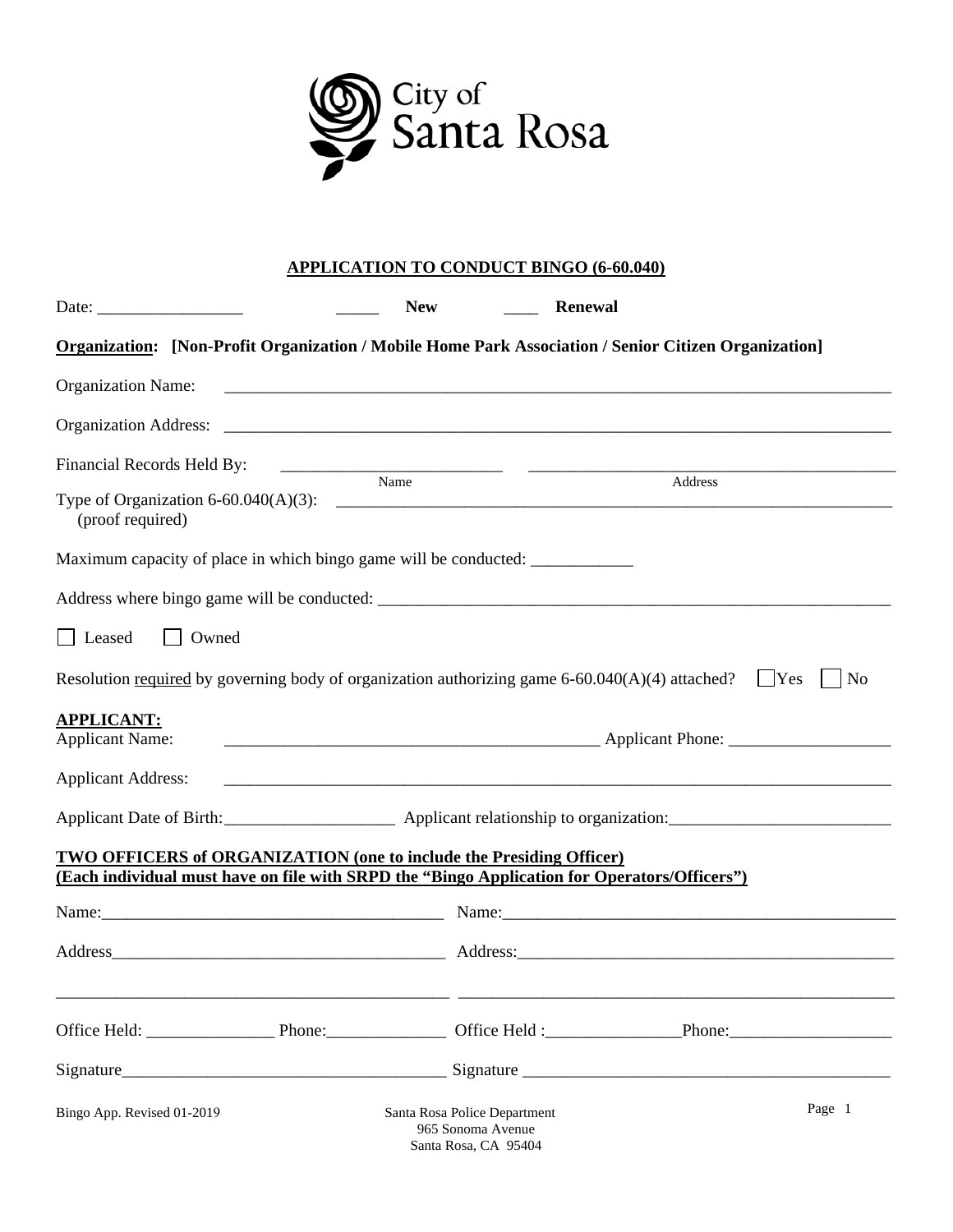#### **PERSON(S) OPERATING GAME (Each individual must have on file with SRPD the "Bingo Application for Operators/Officers")**

|                                                                         | Name: Name: Name: Name: Name: Name: Name: Name: Name: Name: Name: Name: Name: Name: Name: Name: Name: Name: Name: Name: Name: Name: Name: Name: Name: Name: Name: Name: Name: Name: Name: Name: Name: Name: Name: Name: Name:  |                                                                                                                                                                                                                                                |
|-------------------------------------------------------------------------|--------------------------------------------------------------------------------------------------------------------------------------------------------------------------------------------------------------------------------|------------------------------------------------------------------------------------------------------------------------------------------------------------------------------------------------------------------------------------------------|
|                                                                         | Address: Address: Address: Address: Address: Address: Address: Address: Address: Address: Address: Address: Address: Address: Address: Address: Address: Address: Address: Address: Address: Address: Address: Address: Addres |                                                                                                                                                                                                                                                |
|                                                                         |                                                                                                                                                                                                                                |                                                                                                                                                                                                                                                |
|                                                                         |                                                                                                                                                                                                                                |                                                                                                                                                                                                                                                |
|                                                                         | Relationship to Organization: Relationship to Organization: Relationship to Organization:                                                                                                                                      |                                                                                                                                                                                                                                                |
|                                                                         | Signature: Signature: Signature: Signature: Signature: Signature: Signature: Signature: Signature: Signature: Signature: Signature: Signature: Signature: Signature: Signature: Signature: Signature: Signature: Signature: Si |                                                                                                                                                                                                                                                |
| DATE AND TIME of BINGO GAMES                                            |                                                                                                                                                                                                                                |                                                                                                                                                                                                                                                |
|                                                                         |                                                                                                                                                                                                                                |                                                                                                                                                                                                                                                |
|                                                                         |                                                                                                                                                                                                                                |                                                                                                                                                                                                                                                |
|                                                                         |                                                                                                                                                                                                                                |                                                                                                                                                                                                                                                |
| <b>Please answer the following questions:</b>                           |                                                                                                                                                                                                                                |                                                                                                                                                                                                                                                |
| (P.C.§326.5; Rev. & Tax Code §23701d)<br>Yes<br>$\Box$ No               |                                                                                                                                                                                                                                | 1. Is the organization a non-profit charitable organization, mobile home park association, or senior citizen organization?                                                                                                                     |
| Board and/or Internal Revenue Service.                                  |                                                                                                                                                                                                                                | If you answered yes to this question and the organization is a non-profit charitable organization, you must submit with<br>this application proof of the organization's active exempt status provided by the State of California Franchise Tax |
| 2.                                                                      | Will the receipts of the proposed bingo games be used only for charitable purposes? $(P.C.\S326.5(a))$                                                                                                                         |                                                                                                                                                                                                                                                |
| Yes<br>$\vert$   No                                                     |                                                                                                                                                                                                                                |                                                                                                                                                                                                                                                |
|                                                                         |                                                                                                                                                                                                                                |                                                                                                                                                                                                                                                |
| 3.                                                                      | Will any person receive or pay a profit, wage or salary from any proposed bingo game? (P.C.§326.5(a))                                                                                                                          |                                                                                                                                                                                                                                                |
| Yes<br>$\Box$ No                                                        |                                                                                                                                                                                                                                |                                                                                                                                                                                                                                                |
|                                                                         |                                                                                                                                                                                                                                |                                                                                                                                                                                                                                                |
| 4.<br>purposes for which the organization is organized? (P.C.§326.5(f)) |                                                                                                                                                                                                                                | Will the proposed location of the bingo game be used by the organization as an office or for performance of the                                                                                                                                |
| No<br>Yes                                                               |                                                                                                                                                                                                                                |                                                                                                                                                                                                                                                |
| Bingo App. Revised 01-2019                                              | Santa Rosa Police Department                                                                                                                                                                                                   | Page 2                                                                                                                                                                                                                                         |

965 Sonoma Avenue Santa Rosa, CA 95404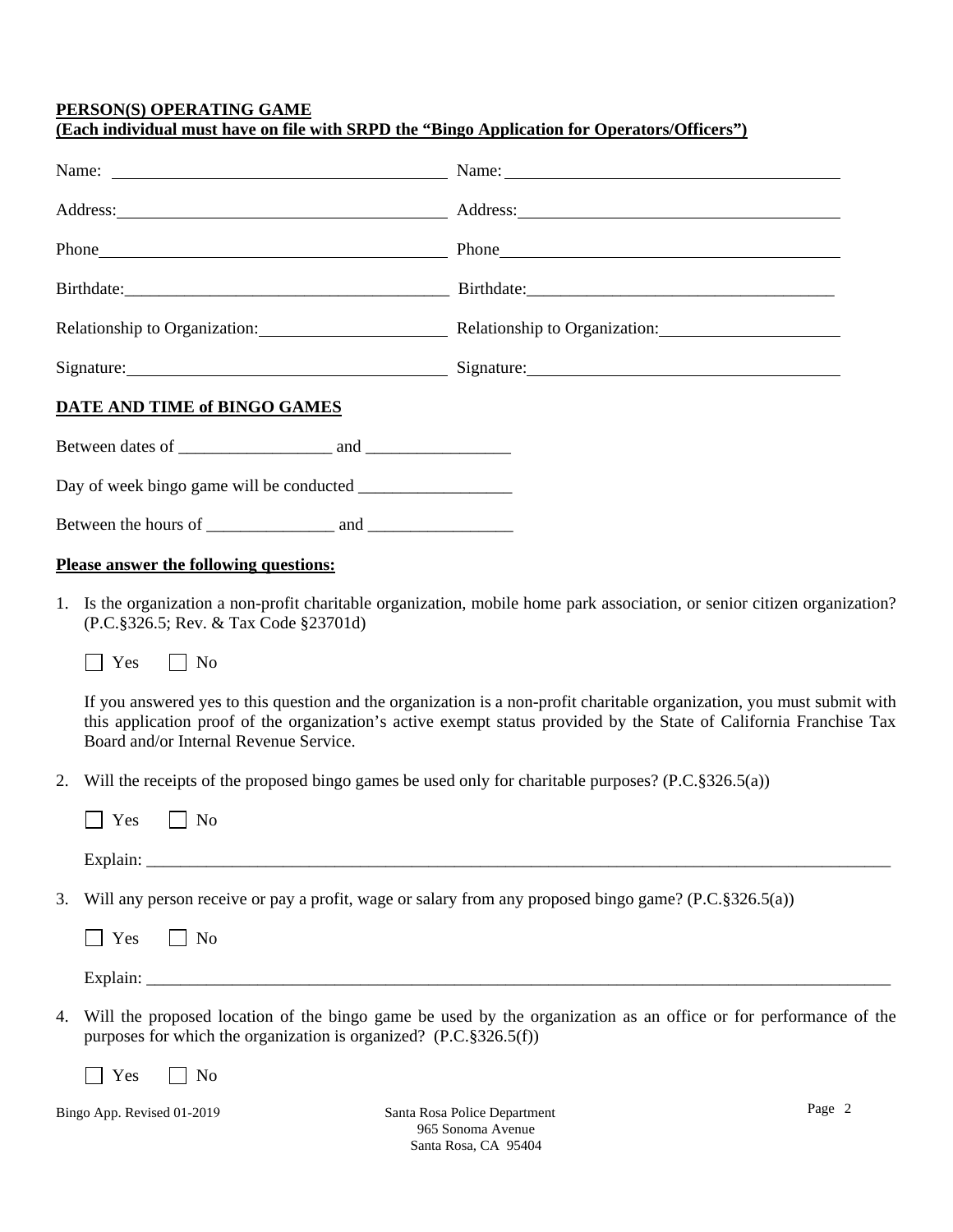| 5. | Will the proposed bingo game be operated and staffed only by members of the authorized organization?<br>$(P.C.\S326.5(h))$                                 |
|----|------------------------------------------------------------------------------------------------------------------------------------------------------------|
|    | Yes<br>No<br>$\mathbf{1}$                                                                                                                                  |
|    |                                                                                                                                                            |
| 6. | Will any individual or entity other than the proposed organization hold a financial interest in the conduct of a bingo<br>game? (P.C.§326.5(f))            |
|    | Yes<br>No<br>$\mathbf{1}$                                                                                                                                  |
|    |                                                                                                                                                            |
| 7. | Will the profits derived from the bingo game be kept in a special fund or account and not commingled with any other<br>fund or account? $(P.C.\S326.5(j))$ |
|    | Yes<br>N <sub>0</sub>                                                                                                                                      |
|    |                                                                                                                                                            |

The above signed person(s) represent that they have read a copy of the Bingo Ordinance provided by the Santa Rosa Police Department and agree to conduct Bingo Games in full compliance with the provisions of Section 326.5 of the California Penal Code and Santa Rosa City Ordinance No. 2097 Article IV. I declare under penalty of perjury under the laws of the State of California that the foregoing information is true and correct.

| <b>Officers:</b>  |  |
|-------------------|--|
|                   |  |
|                   |  |
| <b>Operators:</b> |  |
|                   |  |
| Signed:           |  |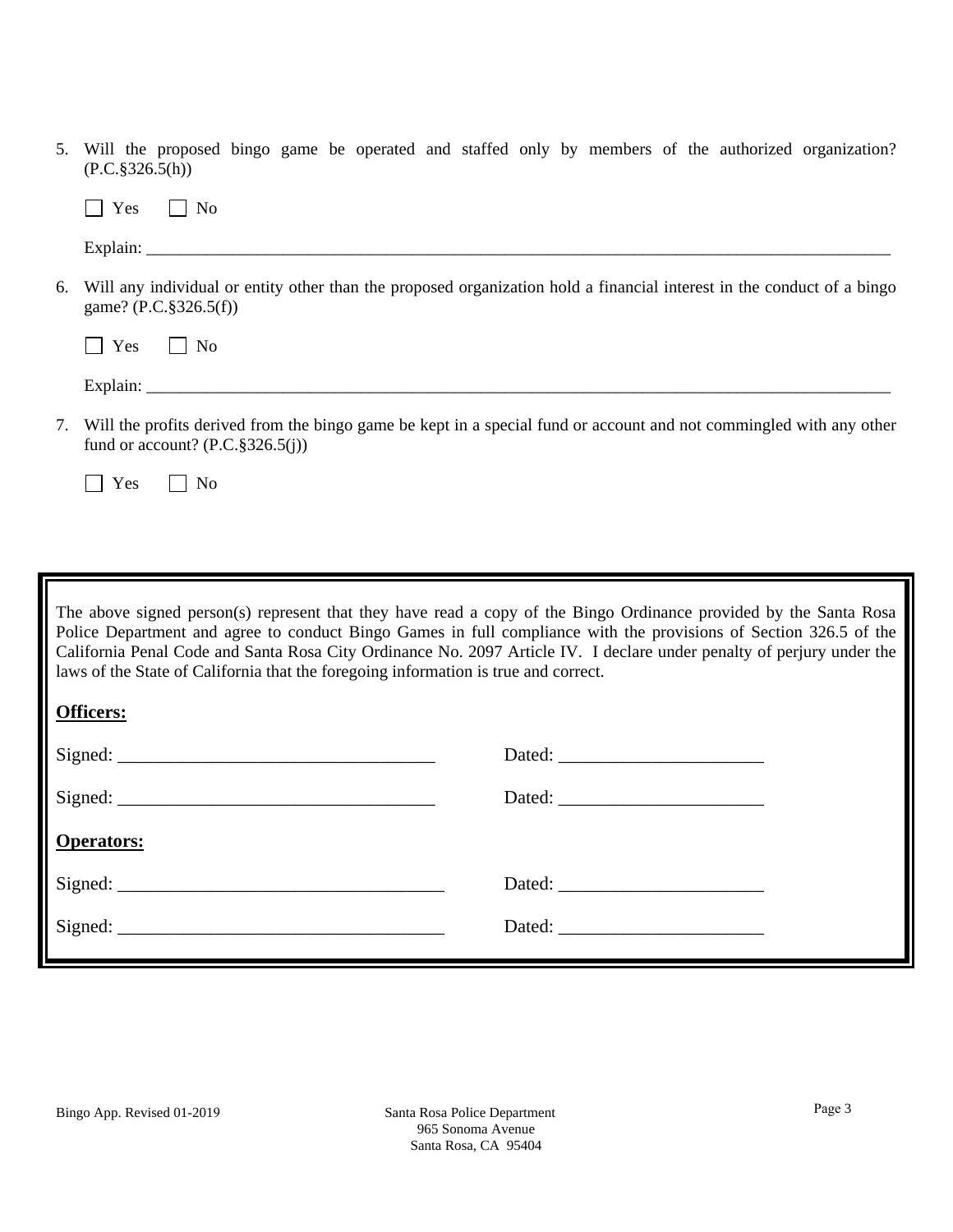

## **BINGO APPLICATION for OPERATORS and OFFICERS**

## **Separate application to be filled out by each operator and officer.**

**Fill out this application when there is a change in operator or officer.**

Date: \_\_\_\_\_\_\_\_\_\_\_\_\_\_\_\_\_\_\_\_\_\_\_

#### **PERSONAL**

| Last<br>First<br>Middle<br>Other names, maiden or alias (including nicknames),<br>Residence address:<br>Number<br>Street<br>City<br><b>State</b><br>Please list the local telephone number(s) at which you can be contacted:<br>Home: $(\_\_\_\_)$ Work: $(\_\_\_\_)$<br><b>Birth Date:</b><br>Month<br>Year<br>Day<br>Are you a U.S. citizen? $\begin{bmatrix} \text{Yes} \\ \text{Yes} \end{bmatrix}$<br>No<br>Yes<br>If No, do you have a valid permit to work in the U.S.?<br>N <sub>o</sub><br>For the purpose of identification, please provide the following information:<br>Sex<br>Height<br>Weight<br>Hair Color |                  |
|---------------------------------------------------------------------------------------------------------------------------------------------------------------------------------------------------------------------------------------------------------------------------------------------------------------------------------------------------------------------------------------------------------------------------------------------------------------------------------------------------------------------------------------------------------------------------------------------------------------------------|------------------|
|                                                                                                                                                                                                                                                                                                                                                                                                                                                                                                                                                                                                                           |                  |
|                                                                                                                                                                                                                                                                                                                                                                                                                                                                                                                                                                                                                           |                  |
|                                                                                                                                                                                                                                                                                                                                                                                                                                                                                                                                                                                                                           | Apt. $#$         |
|                                                                                                                                                                                                                                                                                                                                                                                                                                                                                                                                                                                                                           | Zip Code         |
|                                                                                                                                                                                                                                                                                                                                                                                                                                                                                                                                                                                                                           |                  |
|                                                                                                                                                                                                                                                                                                                                                                                                                                                                                                                                                                                                                           |                  |
|                                                                                                                                                                                                                                                                                                                                                                                                                                                                                                                                                                                                                           |                  |
|                                                                                                                                                                                                                                                                                                                                                                                                                                                                                                                                                                                                                           |                  |
|                                                                                                                                                                                                                                                                                                                                                                                                                                                                                                                                                                                                                           |                  |
|                                                                                                                                                                                                                                                                                                                                                                                                                                                                                                                                                                                                                           |                  |
|                                                                                                                                                                                                                                                                                                                                                                                                                                                                                                                                                                                                                           |                  |
|                                                                                                                                                                                                                                                                                                                                                                                                                                                                                                                                                                                                                           | <b>Eye Color</b> |
| Scars, tattoos or other distinguishing marks:                                                                                                                                                                                                                                                                                                                                                                                                                                                                                                                                                                             |                  |
|                                                                                                                                                                                                                                                                                                                                                                                                                                                                                                                                                                                                                           |                  |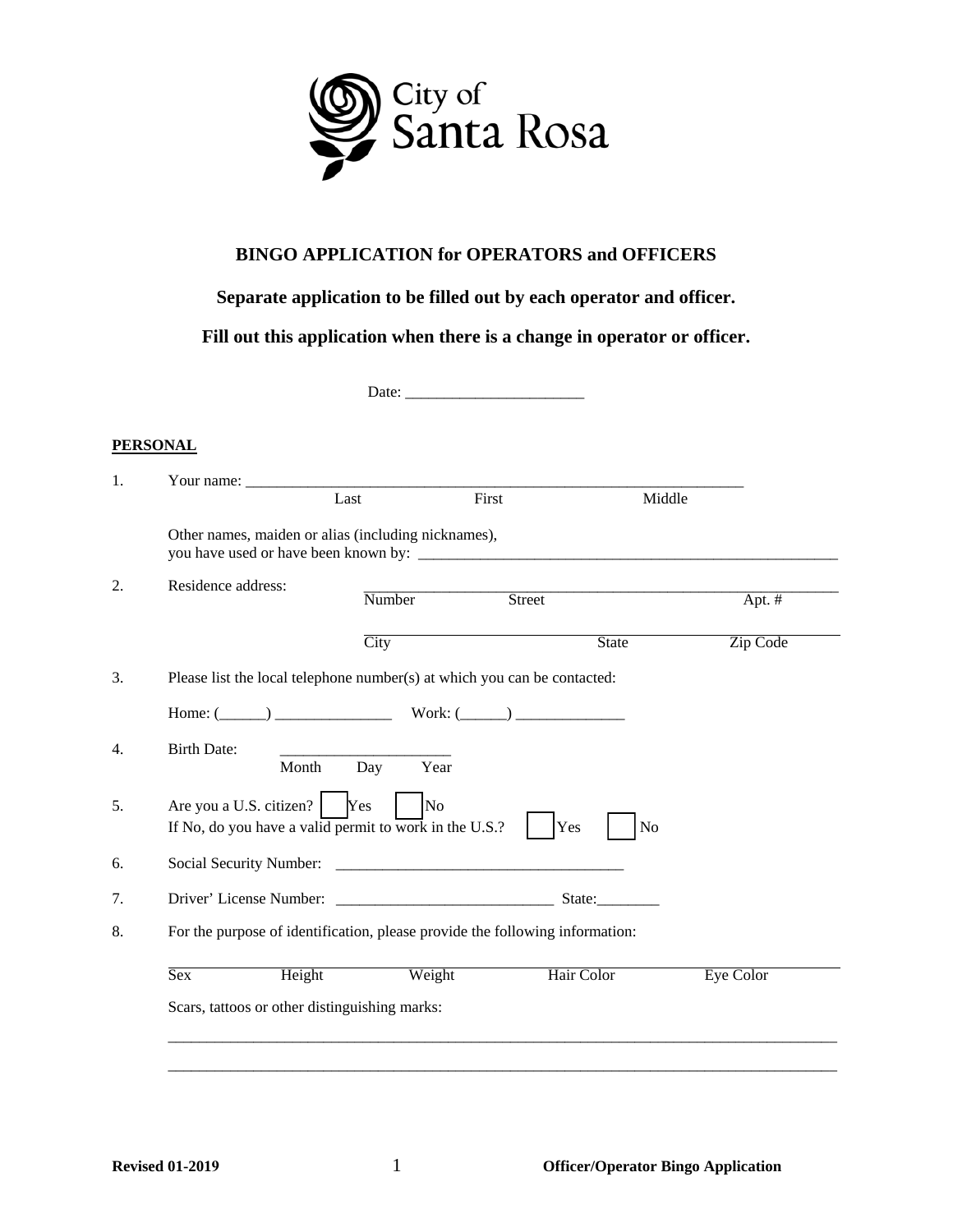## **RESIDENCES**

| <b>Address of Residence</b> |                                                        | City/State/Zip                                                                                                                                                    |                         | From Mo/Yr | To Mo/Yr             |         |
|-----------------------------|--------------------------------------------------------|-------------------------------------------------------------------------------------------------------------------------------------------------------------------|-------------------------|------------|----------------------|---------|
|                             |                                                        |                                                                                                                                                                   |                         |            |                      |         |
|                             |                                                        |                                                                                                                                                                   |                         |            |                      |         |
|                             |                                                        |                                                                                                                                                                   |                         |            |                      |         |
|                             |                                                        | Have you ever been involuntarily committed to a hospital or institution for psychiatric examination or found not guilty for reasons of insanity in a prosecution? |                         |            |                      |         |
|                             | Yes                                                    | N <sub>o</sub>                                                                                                                                                    |                         |            |                      |         |
|                             |                                                        | Have you ever been arrested for or convicted of any criminal offense?                                                                                             |                         |            |                      |         |
|                             | Yes                                                    | No                                                                                                                                                                |                         |            |                      |         |
|                             |                                                        | Have you ever been a mental patient in any hospital or institution?                                                                                               |                         |            |                      |         |
|                             | Yes                                                    | No                                                                                                                                                                |                         |            |                      |         |
|                             |                                                        | Have you ever been convicted of any traffic violation within the last five years?                                                                                 |                         |            |                      |         |
|                             | Yes                                                    | No                                                                                                                                                                |                         |            |                      |         |
|                             |                                                        | If you answered "Yes" to any of the above questions, please explain fully.                                                                                        |                         |            |                      |         |
|                             |                                                        |                                                                                                                                                                   |                         |            |                      |         |
|                             |                                                        |                                                                                                                                                                   |                         |            |                      |         |
|                             |                                                        |                                                                                                                                                                   |                         |            |                      |         |
|                             |                                                        |                                                                                                                                                                   |                         |            |                      |         |
|                             |                                                        |                                                                                                                                                                   |                         |            |                      |         |
| <b>BUSINESS HISTORY</b>     |                                                        |                                                                                                                                                                   |                         |            |                      |         |
|                             |                                                        | Name and address of business establishment by which you are or will be employed/own:                                                                              |                         |            |                      |         |
| <b>Business Name</b>        |                                                        |                                                                                                                                                                   | <b>Business Address</b> |            |                      |         |
|                             | date of this application and the position(s) you held. | List in chronological order, most recent first, your employment history for the last five years preceding the                                                     |                         |            |                      |         |
| Employer                    | <b>Address</b>                                         |                                                                                                                                                                   | Phone #                 |            | <b>Position Held</b> | From/To |
|                             |                                                        |                                                                                                                                                                   |                         |            |                      |         |
|                             |                                                        |                                                                                                                                                                   |                         |            |                      |         |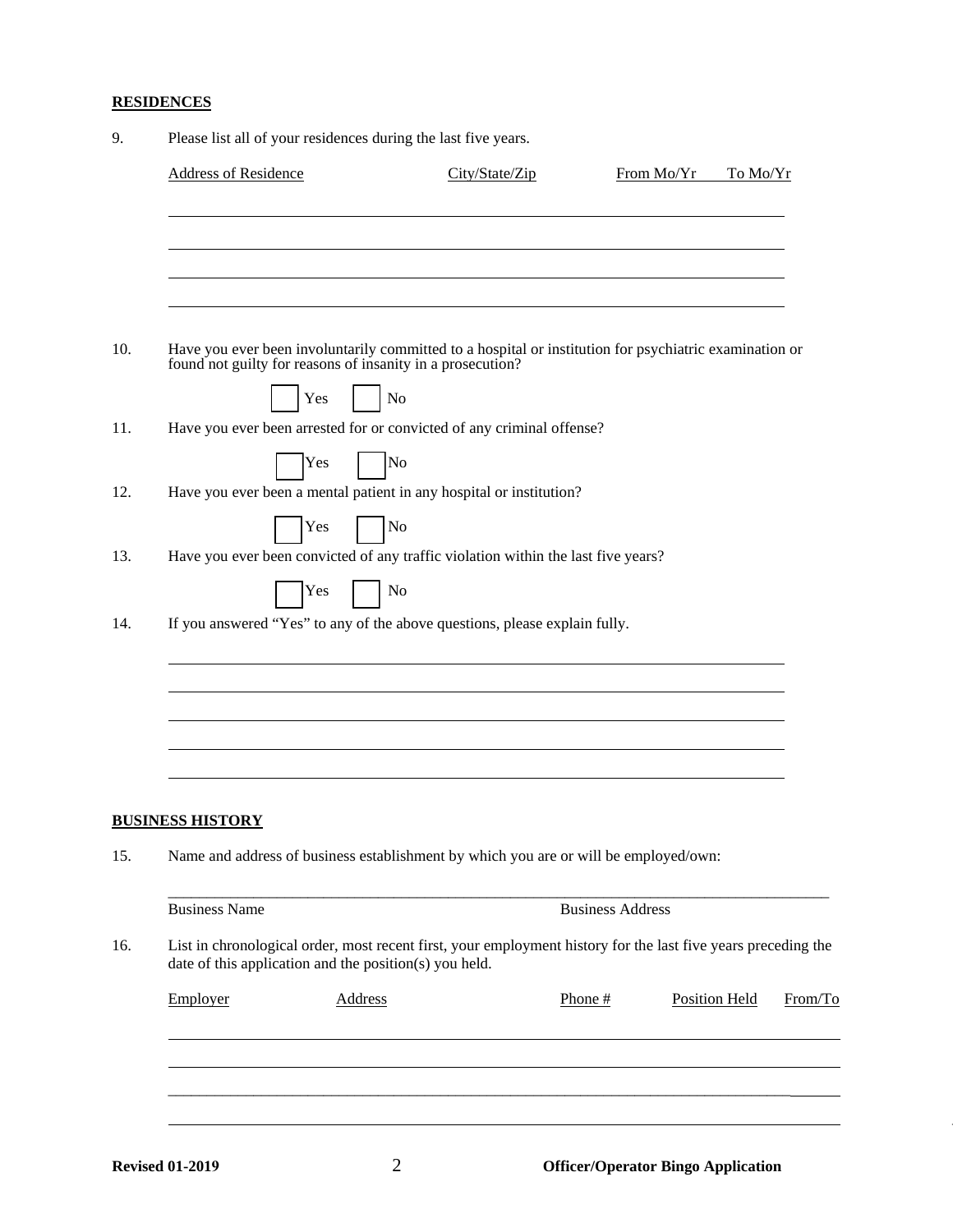17. Have you withheld any information that might alter the decision to approve this permit?

| -<br>. es | חו |
|-----------|----|
|-----------|----|

18. Do you agree and give your permission to allow a background investigation of you and the contacting of any person who may aid the investigation to determine whether the permit should or should not be issued?

| rρς | No. |
|-----|-----|
|     |     |

19. If the conditions under which this permit is requested should no longer exist and you have been granted a permit, do you promise to notify this department and surrender the permit if necessary?

## **CERTIFICATION**

 I declare under penalty of perjury that the foregoing is a true and correct statement. I further declare under penalty perjury that I have omitted no item requested to be answered, and have included a full and correct answer to each to the best of my knowledge and belief. I hereby authorize the Santa Rosa Police Department to make whatever inquiries are necessary to verify the truth of these matters stated herein. I understand that any intentional misrepresentation of a material fact shall subject me to possible penalties for perjury, and shall be grounds to deny or revoke the permit sought by this application.

| $\sim$<br>519″ | nature | Date:<br>Duv. |
|----------------|--------|---------------|
|                |        |               |